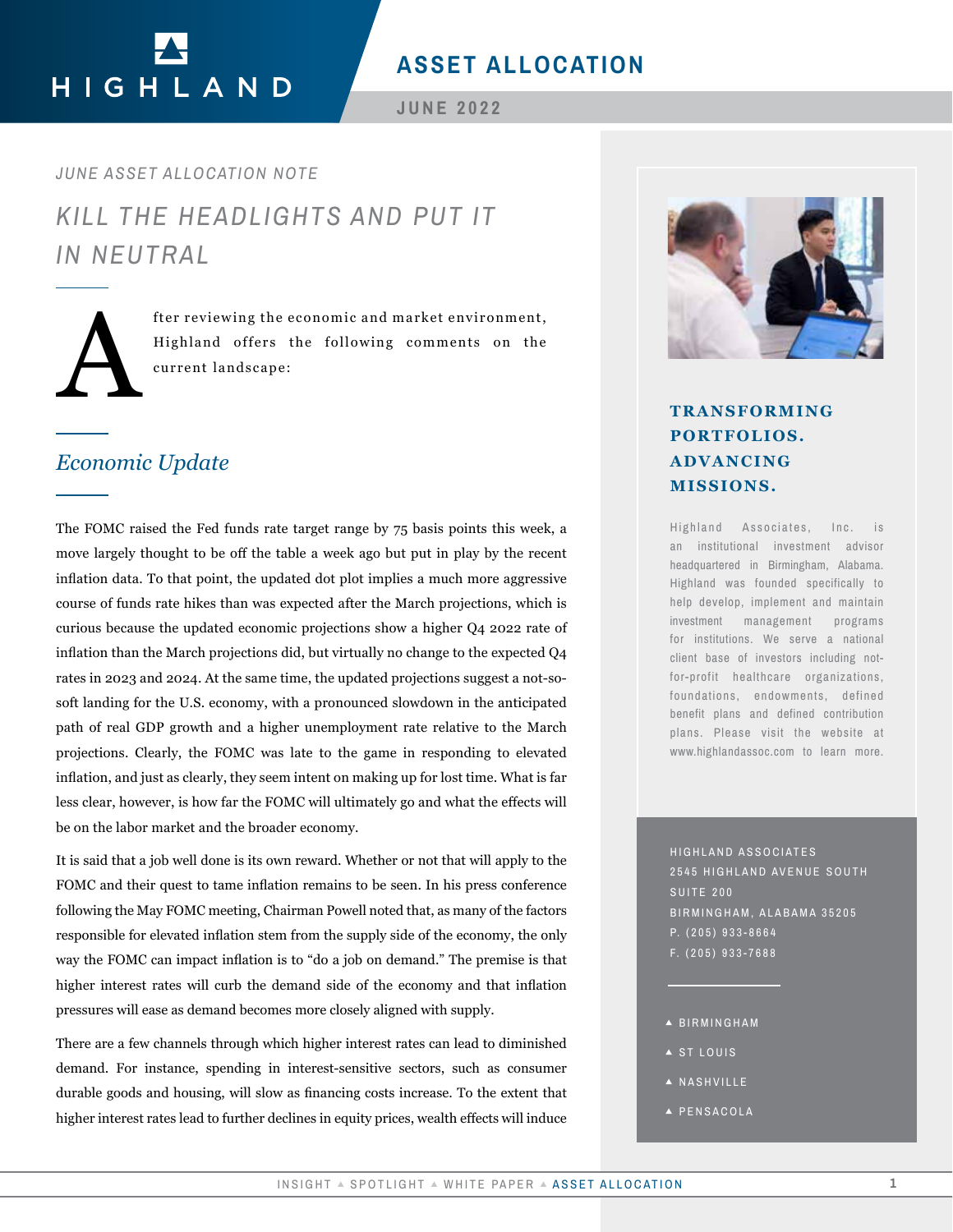**JUNE 2022**

lower levels of discretionary consumer spending. As firms respond to signals that growth in the broader economy is slowing, that should lead to diminished demand for labor, which in turn would ease wage pressures.

The reward for a job well done in this case would be a "soft landing," meaning the economy continues to grow, albeit at a slower pace, and inflation pressures subside. But the "reward" for a job done too well, i.e., the FOMC going too far in raising interest rates, would be a sharper than expected slowdown if not an outright recession, while the "reward" for a job not done well enough, i.e., the FOMC not going far enough, would be slower growth and persistently elevated inflation. The risk-reward calculus is made even more complicated by the fact that most of the drivers of rapid inflation are beyond the FOMC's reach. Lingering global supply chain and logistics bottlenecks made even worse by the latest round of lockdowns across China, depressed labor force participation, and the boost to already rapidly rising food and energy prices resulting from Russia's invasion of Ukraine won't be remedied by higher interest rates.

The more stubborn these supply-side factors prove to be, the further the FOMC will have to go in raising interest rates. Further complicating matters is that central banks around the globe are also working, at different speeds, to remove high degrees of monetary accommodation from economies with varying degrees of capacity to absorb higher interest rates. Moreover, the FOMC began allowing the Fed's balance sheet to wind down on June 1, and it is far too soon to know whether, or to what extent, this will push market interest rates higher than they would otherwise go in response to a rising Fed funds rate.

So, while "doing a job on demand" via higher interest rates may sound nice and neat, the reality is that this is a blunt, imprecise, and indirect approach, thus raising the risk of a policy mistake leading to a more pronounced slowdown than anticipated. There are signs that, even though the FOMC is just getting started, the U.S. economy is slowing. Higher prices for necessities are causing lower- to middle-income households to cut back on discretionary spending on goods. The Institute for Supply Management's (ISM) monthly surveys of the manufacturing and services sectors indicate a slower pace of expansion. The housing market has slowed markedly, with both single-family construction and

home sales slowing sharply in what is typically the peak intrayear period. Slower global economic growth will weigh on U.S. exports, particularly in conjunction with the U.S. dollar being pushed higher by expectations of the FOMC acting aggressively to rein in inflation.

Even collectively, however, these things do not point to a recession being inevitable, as some are arguing is the case. Consumer spending on services is growing rapidly, and households continue to harbor higher than normal balances in deposit accounts. Although the ISM's surveys indicate a slower pace of growth, survey respondents remain notably upbeat about prospects for continued growth in demand. And, while higher mortgage rates are curbing demand for home purchases, this should bring welcome relief from runaway house price appreciation. Obviously, the higher interest rates go, the remaining capacity to absorb higher interest rates diminishes, and the more pronounced the slowdown in growth becomes.

While there are signs that economic growth is slowing, there are few signs that inflation is doing the same. The May data on the Consumer Price Index showed a third straight month of inflation above 8.0%. Energy prices will rise further as we hit peak summer demand for gasoline, and upward pressure on food prices is likely to persist for some time to come. While China has emerged from its latest round of lockdowns, it will take some time for the nation's manufacturing and shipping channels to get fully up and running, and in the interim upward pressure on goods prices will be sustained. While a slowing pace of job growth and rising labor force participation will take some of the edge off, we nonetheless expect wage growth to settle into a faster pace than was the norm prior to the pandemic.

*Sources: Regions Economic Division; Bureau of Economic Analysis; Bureau of Labor Statistics; Institute for Supply Management* 

### *Investment Strategy Update*

With each passing month this year, the balance of economic data, corporate earnings releases, and consumer sentiment has slowly shifted to the downside. We are increasingly concerned we've hit an inflection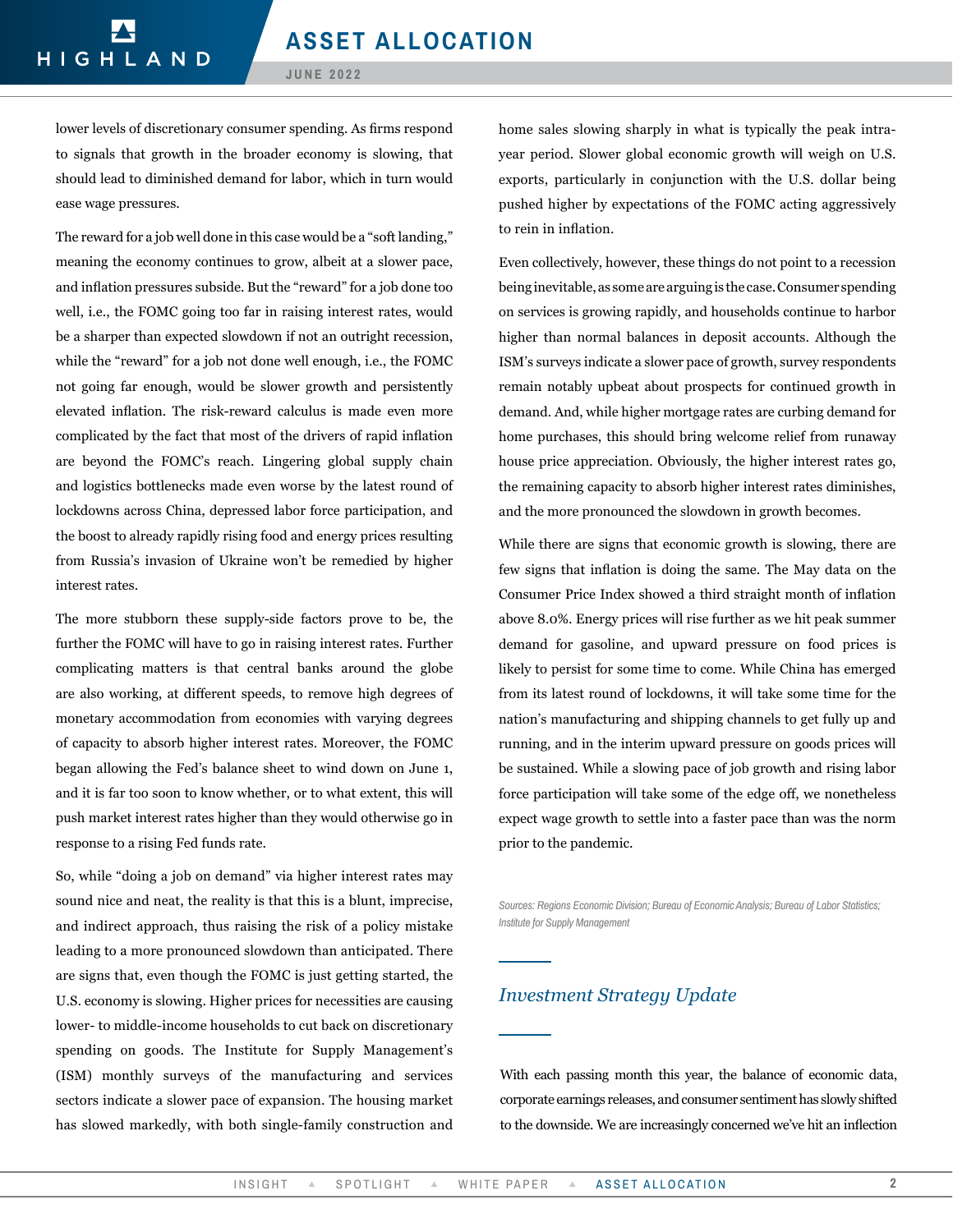**JUNE 2022**

point where the current inflation environment is dampening demand. Consider that for every American, the cost to fill a tank of gasoline has risen anywhere from 50%-100% just since the beginning of the year. On the housing front, home prices themselves aren't the only things that've gotten expensive; the cost of a 30-year fixed mortgage has doubled from 3.1% in January to over 6% currently. That means that it will now cost a prospective homebuyer an extra \$560 per month to borrow \$300,000, or a total of over \$203,000 over the entire life of the loan.

Corporations are feeling the pinch as well. Retailers, of both the online and brick-and-mortar variety, have begun to report significantly higher levels of inventories. This was partly planned in an effort to transition from a just-in-time to a just-in-case delivery model, but the persistence of inflation – and particularly necessities like food and shelter – seems increasingly likely to compel Amazon, Target, Walmart, and a host of others to begin discounting. This will further threaten historically high profit margins already under pressure from sharply accelerating wage pressures and transportation costs. At the same time, supply chain dynamics continue to wreak havoc. Consider Sherwin-Williams, which has successfully passed along multiple price increases in recent quarters, but which is now struggling to secure supply of basic paint colors.

The Highland Diffusion Index has captured this deteriorating environment, with many economic and market-based indicators showing continued signs of weakness. As with last month, weakness is most pronounced in the market-based indicators, especially momentum measures and credit spreads. Monetary policy indicators remain positive in our current framework, but we do expect them to weaken soon in the face of further telegraphed rate hikes and the gradual reduction of the Fed's balance sheet. Employment remains a bright spot, as labor appears to have more employment options and more bargaining power than they've had in generations. This too, of course, is inflationary and ultimately likely to lower corporate profit margins. In total, the Diffusion Index is currently signaling a Risk Neutral stance, and we are watching closely for further deterioration.

So, where do we go and what do we do from here? We are looking at incremental, but not wholesale, shifts in portfolio allocations to reflect an anticipated environment of persistently high inflation and limited growth prospects. Specifically, we are assessing current portfolio positioning in terms of quality, elasticity, and defensibility. Within equities, for example, we continue to like sectors that may benefit from – or are least disadvantaged by – persistent inflation. This could include more cyclically sensitive sectors like traditional energy and materials, as well as more defensive areas like utilities. These are sectors in which we gain exposure through a continued emphasis on inflation-sensitive allocations. Within equities, we are also looking at the tradeoffs between growth, quality, and valuations. High-quality stocks are often characterized by recurring revenues and limited debt, which makes them great companies but not necessarily great stocks. Indeed, despite the recent carnage, many high-quality stocks still carry relatively rich valuations. For now, anyway, it appears that cheaper valuations are more important to investors than high quality, and portfolios may need to reflect that.

Lastly, fixed income is beginning to appear more palatable, even if not for the best reasons. Specifically, yields have risen aggressively as the Fed and the broader market digest continually elevated inflation data. Yields on 2-year Treasury bonds closed at 3.45% on Tuesday, June 14, up from just 0.78% to start the year. This means that bonds – including and especially short-term bonds – may finally begin to offer an attractive alternative to the inherent riskiness of equities. However, yields are still well below inflation, which ensures that any current investment in short-term bonds will generate a negative real (inflation-adjusted) rate of return. So, while admitting that bonds still have limitations in reaching portfolio return targets, we must also acknowledge their advantages in achieving a level of stability simply not found in riskier assets. It may seem counterintuitive to willingly commit capital to assets with no hope of keeping up with inflation, but it could be entirely necessary for clients to maintain superior credit ratings and liquidity characteristics on their balance sheets.

It's murky and muddy out there right now. We're working tirelessly to position our clients for success, and currently success is as much about preserving your capital as it is growing it. In these periods where the range of outcomes is so wide, we believe it's best to stay closer to neutral or strategic policy targets. Our goal is to build diversified portfolios that can achieve long-term results in any type of market environment. Since last year, we have been increasing our allocations toward real assets as our view of inflation is that it's more persistent. These assets have been one of the only areas that have produced positive returns in this difficult environment. We will continue to monitor the investment landscape and reevaluate positioning as we get more clarity.